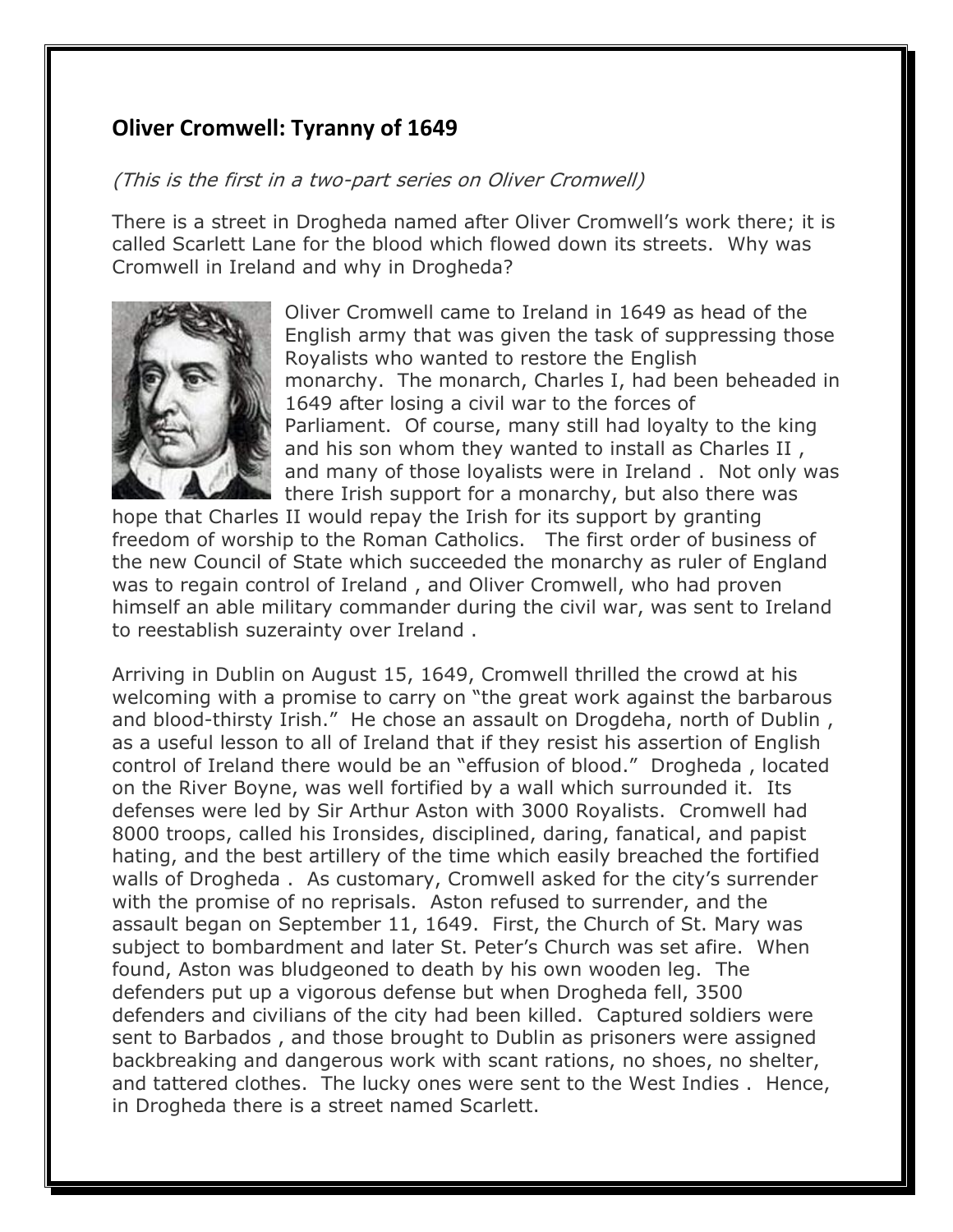After the crushing of Drogheda, Cromwell gave this characterization of his actions there: This is a righteous judgment of God upon these barbarous wretches, who have imbrued their hands in so much innocent blood.... it will tend to prevent the effusion of blood for the future, which are

satisfactory grounds to such actions, which otherwise work remorse and regret. This speech allows the reader into Cromwell's motivations for his harsh actions in Drogheda, and indeed in Ireland as a whole. He refers to Irish hands "imbrued in blood." This is a reference to a rising in Ireland in 1641. Soon after the rising, there arose a legend in England which Cromwell, his Ironsides and most Englishmen believed that up to 200,000 English settlers in Ireland were massacred by the Irish. Stories of men being roasted and eaten alive, of women being put into leaky boats and set out to sea to drown, and of children murdered in front of their parents and such like gruesome tales were circulated and taken as truth by the general English population. From his bench, Justice John Cook declared that all Irish men and women living on October 23, 1641 or born in Ireland since that date were traitors and should be punished. Cromwell, a believer of this rubbish, addressed the Irish people in these words: They [Englishmen] lived peaceable and honestly among you; you had equal benefits of the protection of England with them, and equal justice from the law.... You broke the union. You, unprovoked, put the English to the most unheard of and most barbarous massacre without respect of sex or age, that ever the sun beheld, and at a time when Ireland was in perfect peace, and when, through the exercise of English industry, through commerce and traffic, that which was in the natives hands was better to them than if all Ireland had been in their possession and not an Englishman in it. Sad it was for Ireland that Cromwell believed a fiction. Atonia Fraser in her biography of Cromwell says that there is no historical evidence that a massacre took place during the 1641 rising. Legend had created a massacre and gave Oliver Cromwell justification for his vengeful assaults on Irish cities.

Parliament was so pleased with the slaughter at Drogheda that on October 2, 1649 it instituted a Thanksgiving Day: The House does approve of the execution done at Drogheda as an act both of justice to them [the slain] and mercy to others who may be warned by it.

Wexford fell next. 2500 Irish were killed, including 250 women and 250 children. Five Franciscan priests and two friars were burned to death when the Franciscan Friary was put to the torch. Cromwell said about Wexford: I thought it not right or good to restrain off the soldiers from their right of pillage, or from doing execution on the enemy. That Cromwell was unfeeling or even hostile toward Catholic clergy is evident in many of his actions and statements. When Cromwell next assaulted New Ross, the city leaders surrendered but asked for liberties of conscience. Cromwell's reply tells us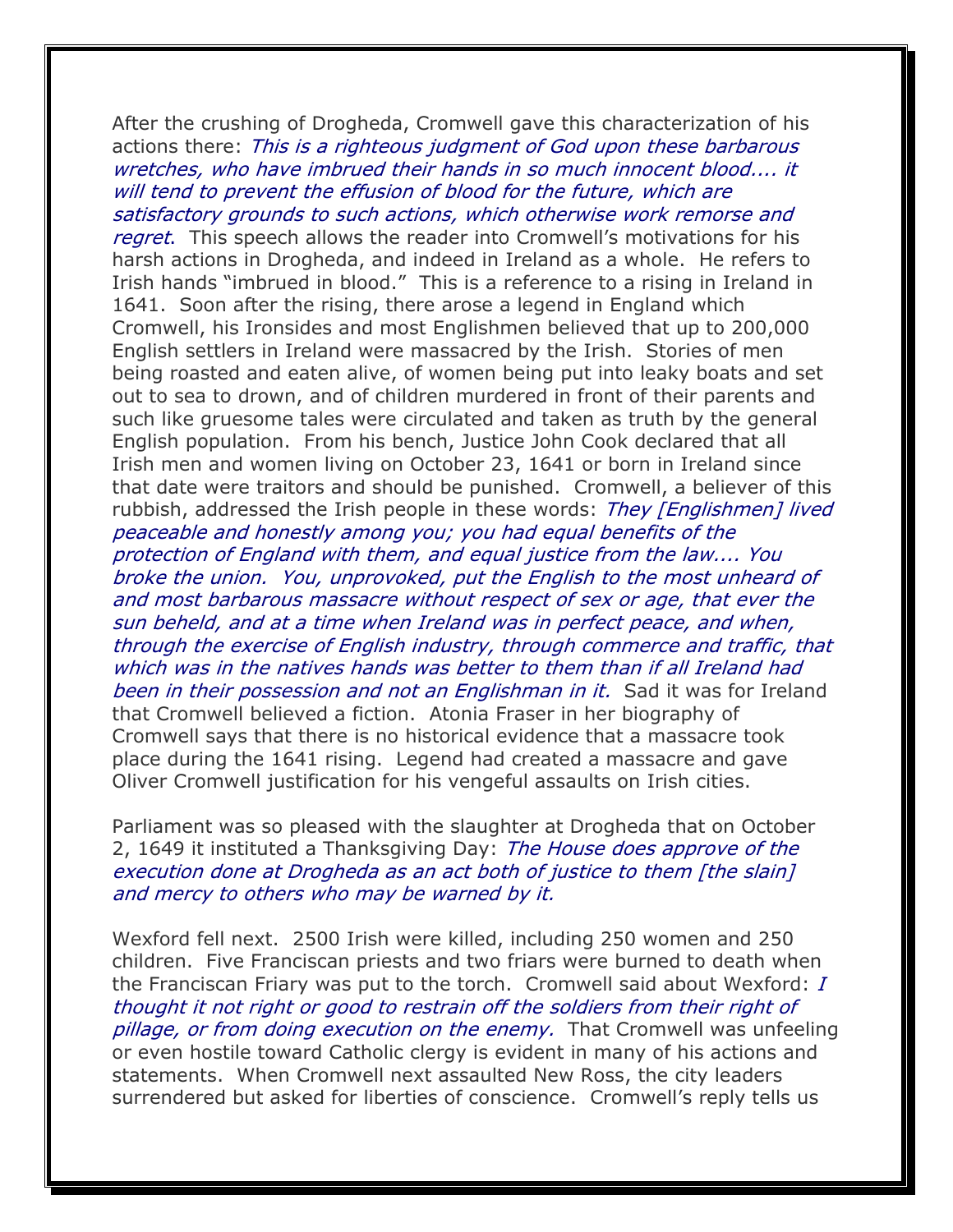much about his attitude toward Catholics: I meddle not with any man's conscience. But if you mean a liberty to exercise the Mass. ..that will not be allowed of. Cromwell exemplified the anti-Catholicism of his age. Even before the Parliament which executed Charles I, Catholics were not tolerated and priests had bounties on their heads. A dead priest or a captured priest was worth twenty pounds. One priest wrote this poem in hope for a better future:

> The Gaels are being wasted and deeply wounded Subjugated, slain, extirpated, By plague, by famine, by war, by persecution. Then shall Erin be freed from settlers. Then shall perish the English tongue. The Gaels in arms shall triumph Over the crafty, thieving false set of Calvin.

It would be many centuries before the dream of this poet was to be partly realized.

Cromwell with his Ironsides and his artillery defeated the garrison at Arklow, overthrew Inniscorty, forced Cork to capitulate, and conquered Fethard, Cashel, and Carrick and negotiated the surrender of Kilkenny. Waterford , Galway and Limerick held out but by 1652 almost all resistance was overcome and the Articles of Kilkenny signed.

As in our own time when atrocities are committed in the name of God, Oliver Cromwell often invoked God in his bloody work in Ireland . Cromwell (born 1599) experienced a conversion in his twenties. His was a conversion to a Puritan spirituality which was in the Calvinist tradition, that is, that conversion was given to the elect few. Unlike Catholics who believe that grace can be imparted from without by sacraments like Baptism, Calvinists believed that only God can confer grace and does so selectively. Cromwell, like some people in our own time, felt that his orders came directly from God. He supported the liberty to choose one's own way to God but abhorred "the tyranny of Bishops," especially the Bishop of Rome. Likewise he rejected Scotish Presbyterianism and Anglican Episcopalianism. His attitudes explain this statement: I shall not, where I have power, and the Lord is pleased to bless me, suffer the exercise of the Mass.... nor suffer you that are Papists.... and may help a reader to understand the culture which led the great essayist Thomas Carlyle to say *Oliver Cromwell came as a* soldier of God the Just, terrible as Death, relentless as Doom doing God's judgment on the enemies of God.